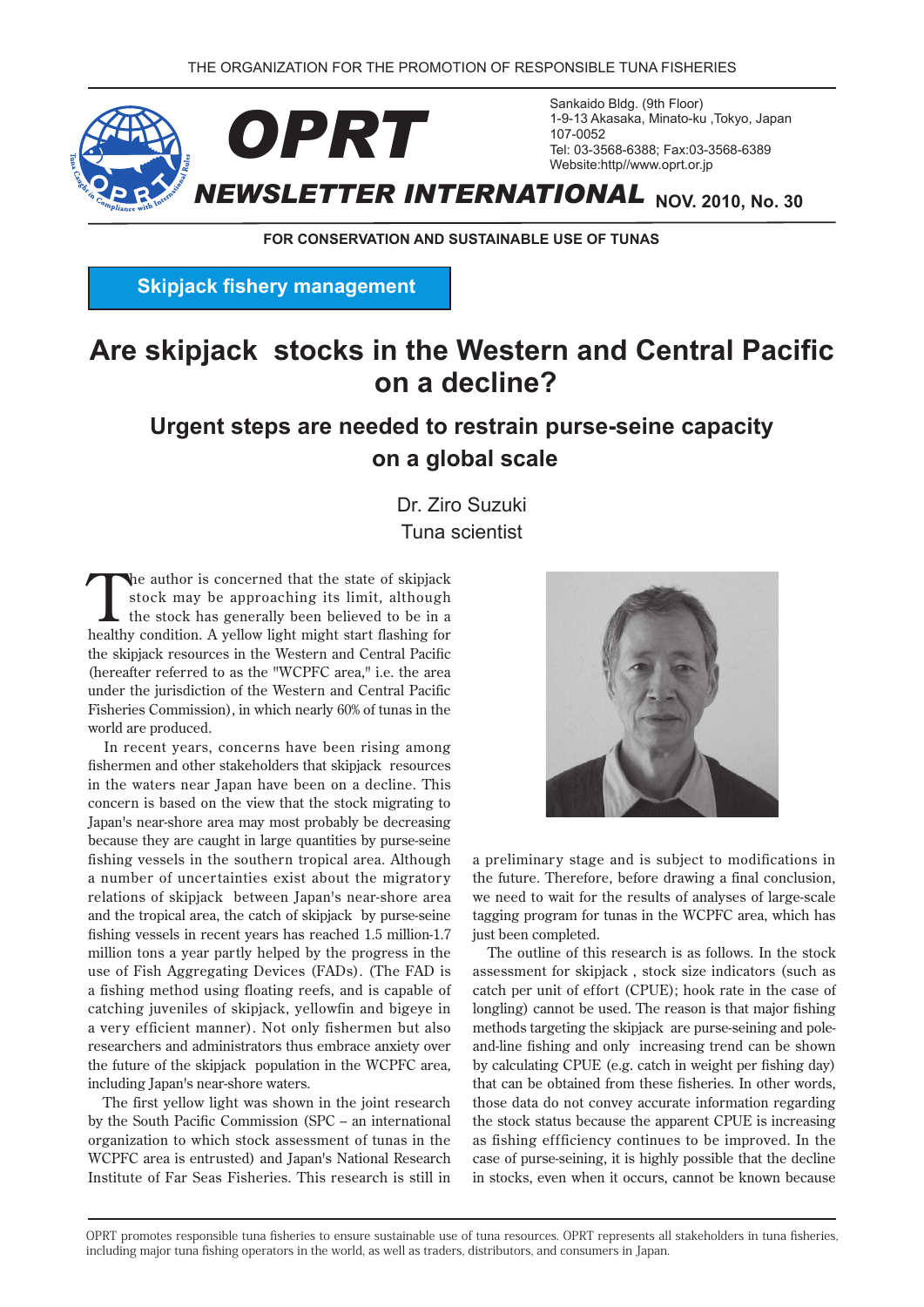fishing efficiency is increasing at a conspicuous pace by the use of the devices such as FADs, sonar and bird radar. Similar situation can be found for pole-and-line fishing as well although pole-and-line boats do not depend on the . FADs

Detailed analysis of operation records in pole-and-line fishing was carried out in this joint research. Specifically, CPUE was calculated in detail on a vessel-to-vessel basis, in addition to the examination of the installation of fishing equipments onboard the vessels. Although the number of pole-and-line fishing vessels is decreasing, it is possible that the vessels with good catch records and having competent fishing masters and crew will survive a longer period of time. This situation leads to making an oversight of the stock decline because only CPUE of excellent vessels tends to be calculated recently.

Therefore, attempts were made to remove the rising factors for CPUE that have resulted from the increasing fishing efficiency, by calculating to what extent the current CPUE has declined when the ordinary fishing vessels with average catch continue to operate at the conventional fishing efficiency. The CPUE, thus corrected, seem to be generally showing declines of nearly 25% compared with a decade ago, although the figures may differ from area to .area

In the stock assessment of the skipjack at the WCPFC Scientific Committee meeting in August this year, these corrected CPUE values were used, together with other information. As a result, in a considerable change from the optimistic stock status to date, it was shown that cautious approach should be taken with regard to further increase in skipjack catch, although the stock is found to be in a healthy condition. The estimated maximum sustainable vield (MSY) for the entire WCPFC area totals about 1.4 million-1.8 million tons, which is close to the current catch .level

The recent skipjack catch has been supported by the increasing trend in recruitment of this species. But, when the recruitment returns to the average level, then catch may exceed the MSY level, thus resulting in the over-<br>exploitation of the resources. The stock management target of the WCPFC is given as one attaining the MSY the that the view is increasingly gaining ground that the MSY should be regarded as the limit value (i.e. the value that should not be exceeded as the excess may cause over-<br>exploitation), rather than as a target value.

Observing the tuna resource management organizations throughout the world, we find that regulations have always been introduced belatedly only after the stock status exceeded the MSY level. In the WCPFC area, purse-seining, which accounts for nearly 80% of the total tuna catch, is the main fishing practice. Regulations have already been introduced for bigeye and yellowfin tunas, but there are no regulations in place with regard to skipjack tuna. As skipjack is the last species of vital importance in this area, it seems that precautionary measures should be implemented, taking utmost caution in stock management into consideration. If catch regulations on skipjack can

be introduced at an early stage in the WCPFC area, it would certainly mark an epoch-making achievement in the history of tuna stock management.

The results of most recent stock assessment need to be considered in a comprehensive manner, jointly with the analysis of large-scale tagging program that has just been completed. The results may be revised in the future. But, amid continued increase of purse-seining capacity, the indicators of corrected CPUE, as stated in the foregoing, should be taken as an important warning. Notably, there is a need to implement immediately the reduction and control of overcapacity of purse-seine fishing on a global scale.

### **Japan-China cooperation**

## **Japan, China agree to reinforce cooperation in restricting the capacity of large-scale tuna purse-seine fishing vessels**

The August 27, 2010, Mr. Masahiko YAMADA,<br>Japanese Minister of Agriculture, Forestry<br>and Fisheries (then) and his Chinese Japanese Minister of Agriculture, Forestry and Fisheries (then) and his Chinese counterpart, Mr. Han Changfu met in Beijing and confirmed their intention to strengthen the cooperation in the tuna Regional Fisheries Management Organizations (RFMOs). In particular, the following points were recognized as specific future actions.

- Both sides intend to cooperate to restrict the uncontrolled increase of large tuna purse seine fishing vessels in Western and Central Pacific Ocean (WCPO).

- China intends to prevent its large tuna purse seine fishing vessels from increasing over the current level (owned by Chinese fishing companies) in WCPO. - Japan intends to work with China to increase the Chinese bigeye tuna quotas through quota transfer or other available actions in RFMOs so as to alleviate the difficulties of shortage the Chinese fishing industry is facing.

In the meantime, commenting on Japan's effort to restrain its tuna purse-seine fishing effort, Mr. Akira Nakamae, president of the Japan Purse-seiners' Fisheries Association, stressed that Japan controlled the number of tuna purse-seine fishing vessels in a way not to increase pressures on the resources.

He said that Japan should appeal the international community about such efforts, in other words, that Japan has taken quite a different approach from the countries which have indiscriminately increased their fishing capacity. Japan has seriously abided by the resolution of the Western and Central Pacific Fisheries Commission (WCPFC) from the preparatory stages of the establishment of that organization, Mr. Nakamae said.

(Reprinted from Isaribi No.  $67$ , Oct.,  $2010$ )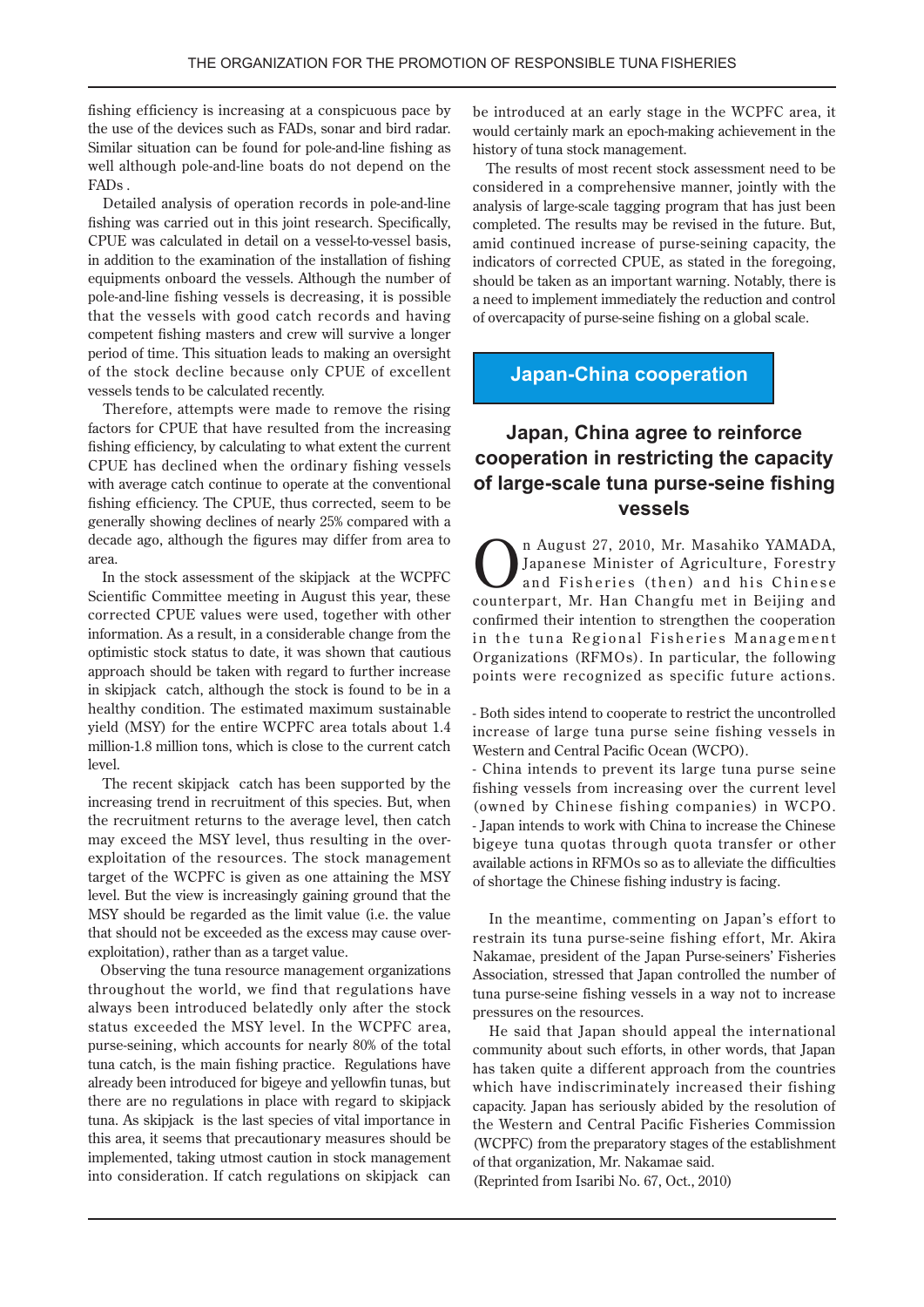### **COP10 in Nagoya**

## **COP 10 adopts "Aichi-Nagoya Strategic Plan" --solution to the overfishing issue envisioned by 2020 --**

The 10th conference of Parties (COP10)<br>
of the Convention on Biological Diversity<br>
(CBD) was held in Nagoya, Aichi of the Convention on Biological Diversity Prefecture, Japan on November 18-29.

It closed its 12-day session on November 29 by adopting the Nagoya Protocol regarding the accesss and benefit sharing on genetic resources as well as the Aichi-Nagoya Strategic Plan which provided goals (Aichi Target) concerning the conservation of biodiversity by 2020. The conference was attended by more than  $13,000$ representatives from 179 Contracting Parties, international organizations and non-governmental organizations (NGOs).

The Strategic Plan put forth its mission with the target year set for  $2020$ . The Plan explicitly stated that it will "take effective and urgent action to halt the loss of biodiversity in order to ensure that by 2020 ecosystems are resilient and continue to provide essential services, thereby securing

the planet's variety of life, and contributing to human well-<br>being, and poverty eradication."

Specifically, the Plan provided for 20 targets. Regarding the issue of overfishing, it noted in Target 6: "By 2020 all fish and invertebrate stocks and aquatic plants are managed and harvested sustainably, legally and applying ecosystem based approaches, so that overfishing is avoided, recovery plans and measures are in place for all depleted species, fisheries have no significant adverse impacts on threatened species and vulnerable ecosystems and the impacts of fisheries on stocks, species and ecosystems are within safe ecological limits."

The solution of the issue of overfishing was thus clearly located as the common issue of the international community. It is expected that Contracting Parties will implement the specific measures regarding the overfishing issue of tunas in the future and will achieve the target by the designated dateline.

As regard the marine protected area, it stated in Target 11 that : "By 2020, at least 17 per cent of terrestrial and inland water, and 10 per cent of coastal and marine areas, especially areas of particular importance for biodiversity and ecosystem services, are conserved through effectively and equitably managed, ecologically representative and well connected systems of protected areas and other effective area-based conservation measures, and integrated into the wider landscape and seascapes.

With respect the establishment of target on the marine protected area, heated discussion took place, with developing countries and China insisting on 6%-5% as



**Photo: Global Guardian Trust** 

against 15% proposed in the original plan developed by the CBD Secretariat. In the end the COP10 came to agreement on 10%.

At any rate, in the light of the statement in Target 6 which said "all fish...are managed and harvested sustainably." it is evident that the marine protected area is not intended to implement a total ban of fisheries. Also, COP10 introducted limitations, including the concept of "particular importance, equitably managed," thus proventing the abuses of the marine protected area as a means to exclude fisheires arbitrarily.

Meanwhile, Japan made public its plan to contribute  $$2$ billion for "Life Symbiosis Initiative"-a program aimed at assisting the developing countries with respect to the conservation of biodiversity. It will also contribute \$1 billion "Japan Biodiversity Fund" to assist the national strategy toward biodiversity conservation.

#### **Tuna-related topics**

### **Japanese tuna dealers say** flat "NO" to overfishing **-- gathered signatures 40,000 --**

n September 6, representative of tuna wholesalers throughout Japan, centering on dealers at Tokyo's Tsukiji Fish Market, presented to Minister of Agriculture, Forestry and Fisheries, Masahiko Yamada